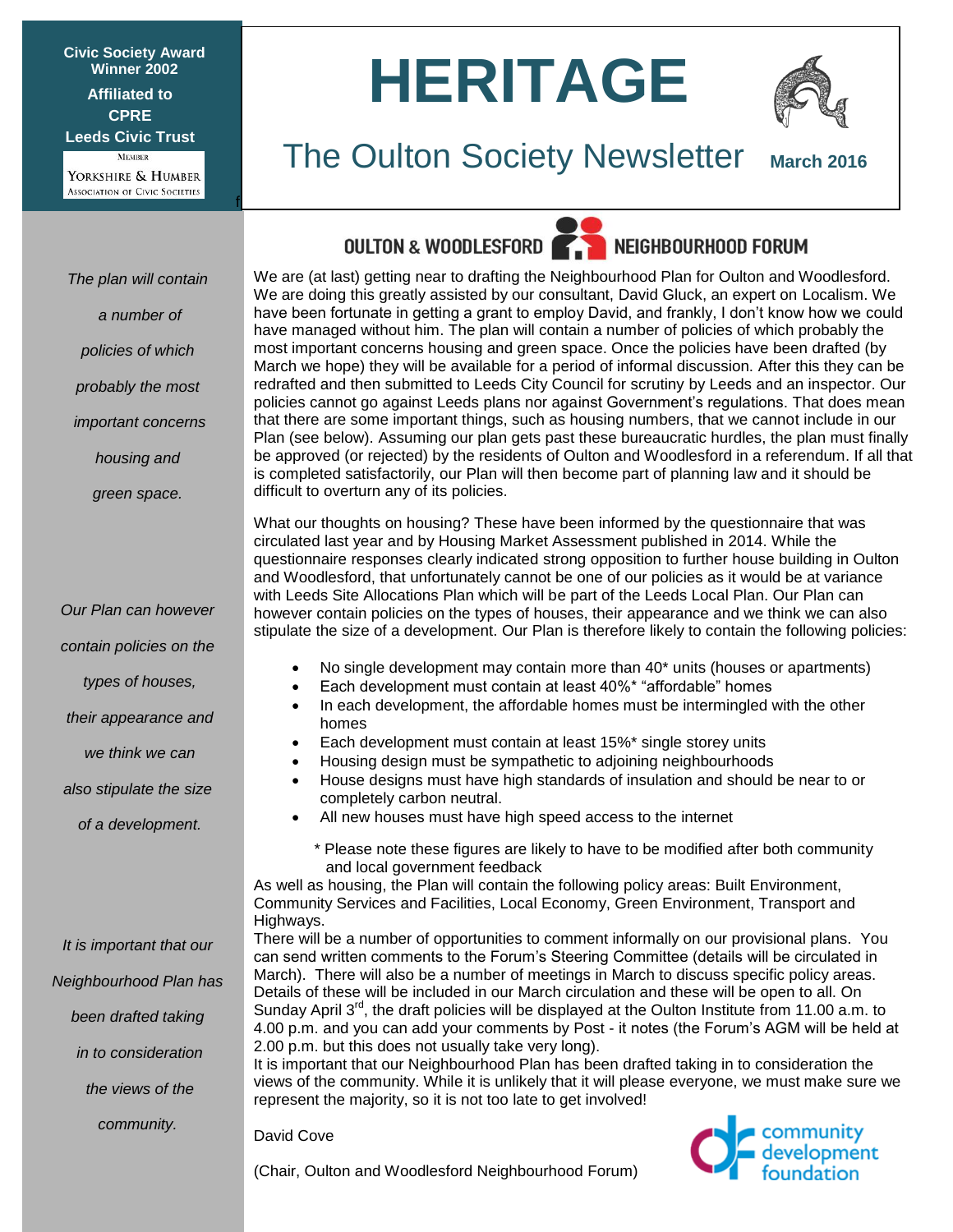#### **PLANNING**

### **THE OULTON SOCIETY NEWSLETTER MARCH 2016**





**4 Willow Square, Oulton** Tel: 0113 2823282 **Fresh Bread Daily Hot & Cold Sandwiches Outside Catering** for all occasions



**Sharman Shaw Exhibitions Ltd** Gildersome Spur, Morley Leeds LS27 7JZ

Tel: 0113 289 7733 www.sharmanshaw.co.uk



Aberford Road . Oulton . Leeds . LS26 8TF one 0113 282 2334



WINDOWS - DOORS - CONSERVATORIES





Woodlesford, Leeds. **TS26 8TG** 

#### **LEEDS LOCAL DEVELOPMENT FRAMEWORK AND SITE ALLOCATIO PLAN UPDATE**

Last year we reported that the Council had adopted their Core Strategy which underpins all decisions as to where development will take place and last autumn the sites which the Council wanted to develop went out for public consultation. We also reported on the serious implications for the area as a large section of Green Belt is being proposed for development which will dramatically change the character and nature of the area.

We worked closely with the Oulton & Woodlesford Neighbourhood Forum and made very strong and lengthy representation to the Council about the land under threat. In terms of housing numbers the area could be subjected to over 800 houses over the next 15 years; the bulk of these could be built from Fleet Lane across to Methley Lane and this could also include a two form entry Primary School to accommodate the increase in school numbers.

The next stage in the plan will be for the Council to publish all the representations and submit these to the Secretary of State. This will be followed by a Public Examination with an Inspector; the Society and the Forum will attend and argue the case against development on these contentious sites. After the examination the Inspector could suggest changes and modifications and eventually, probably in 2017, the plans will be approved and adopted. We will keep you informed as the process progresses.

**Land to the rear of 8 Calverley Court**: An application to build two detached dwellings was refused on this site as it constituted over development, poor private amenity and would have an overbearing effect on neighbouring properties. The site has approval for one dwelling and several applications have been submitted on this site since 2009 but all have been withdrawn or refused.

**14 Oulton Lane:** two applications to build a detached dwelling to the adjacent garden land have been refused on this site as they affected the special character of the Conservation Area, the dwelling was too large and parking was inadequate.

**5 St John's Street**: Approval has been granted for the conversion and extension of the existing building to a larger dwelling with associated landscaping and double garage. **2 Farrer Lane:**a retrospective planning application to build a boundary wall with gates was refused as it failed to enhance or preserve the character of the Conservation Area; the Council considered the design was at odds with typical boundary treatments in the immediate area; the application was taken to an appeal but the Inspector dismissed the appeal and the wall has now been suitably altered.

**6 Farrer Lane:** Approval has been given for a two storey rear extension incorporating Juliet balcony, raised roof height with roof lights to front and a detached garage to rear. Amendments to increase the roof height and install dormers to the front elevation have been refused. It is understood the applicant is going to appeal this decision.

**18 Farrer Lane:** The Society objected to two separate applications to build a house in the garden of this property. We successfully argued this would not enhance or preserve the Conservation Area and the applications were refused. The owner has gone to appeal and we await the Inspector's decision. A further application has also submitted, similar application to those that have been refused. This has also been rejected.

**39 Farrer Lane:** An application to install dormer windows to the existing bungalow and another application to demolish the existing bungalow and construct a large detached dwelling on the site have both been withdrawn. We await further proposals.

**41 Farrer Lane:** Approval has been granted to demolish the existing bungalow and replace it with a detached property. Several amendments to the original plans have been approved. **Enforcement issues**

Despite notifying the Compliance Department, there has been no action taken against planning conditions which have not been complied with at the Off Road Centre on Wakefield Road and Zoya restaurant in relation to the extractor unit and extension to the rear; there are also signs and adverts on Wakefield Road which are illegal but the Council has failed to act.



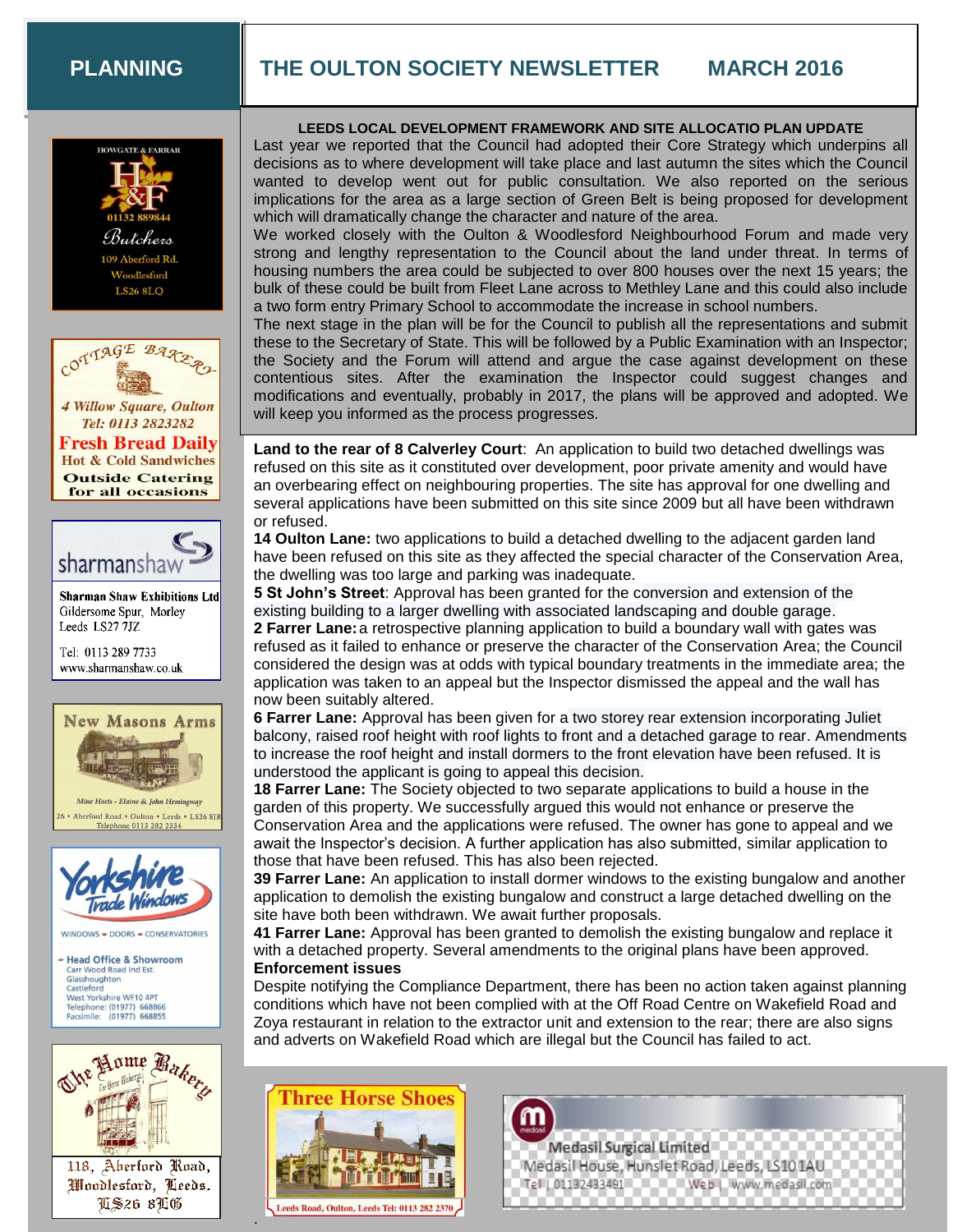#### **St John's Church**

Many of you will have read that the historic St John's Church suffered substantial internal and external damage after thieves stole lead from the roof in November 2014 and water flooded the fabric of the church. A group, Friends of St John's Church has been formed to raise funds towards refurbishment and the Church has now been granted lottery funding to survey the damage and fund works required to make the church safe and useable. The long term aim is to make the Church available for wider use by different community groups If you are interested in joining the Friends of St John's Church group please contact Rev.Sarah Hancox at the Church.

#### **Website**

Although progress on building a website has been slow we hope to be up and running by the spring and we will keep members informed once the site is live!

#### **HS2 Update**

A decision on the route of HS2 into Leeds has been put back until later in the year. This is very disappointing and continues to be a major issue still hanging over the whole community; although all our local representatives have voiced their opposition to the route there has been no indication that it will be moved to protect local properties. Plans have however been released illustrating how HS2 will link into Leeds City station and these can be viewed on the HS2 Ltd website.

#### **Wakefield Road Pedestrian Crossings**

After many years of traffic surveys, negotiations and discussion, the Council has finally installed two pedestrian crossings on Wakefield Road. We raised concerns in our newsletters from 2002 to 2004 about the lack of safe crossing facilities, particularly for children and we welcome these road improvements. We will continue to liaise with the Forum and the Council to suggest further works to improve road safety and lower traffic volumes and speeds through the village.

#### **Oulton and Woodlesford Design Statement and Oulton and Woodlesford Conservation Appraisals**

Copies of these important and interesting planning documents are available to buy from members of the committee. Proceeds will go towards the cost of producing the Neighbourhood Plan. You can view the documents on the following website links and hard copies cost £5 for the Design Statement and £3 for each Conservation Appraisal.

http://www.leeds.gov.uk/docs/Oulton%20and%20Woodlesford%20Design%20Statement%20AW%20Web.pdf http://www.leeds.gov.uk/docs/oulton%20conservation%20area%20appraisal%20and%20management%20plan%20final.pdf <http://www.leeds.gov.uk/docs/woodlesford%20conservation%20area%20appraisal%20and%20management%20plan.pdf>

#### **OULTON AND WOODLESFORD HERITAGE OPEN DAY**

 On 10-13 September, to mark the annual Heritage Open Days, thousands of events took place across the country including many interesting events across Leeds. The aim of Heritage Open Days is to open up buildings of historical, architectural and cultural interest which are often closed to the public.

As part of this national event the Oulton Society held an exhibition of photographs of Oulton and Woodlesford past and present, along with guided walks around the Oulton Conservation Area. The exhibition took place at the Oulton Institute where over 200 photographs were on display, many of which have not been exhibited before; they included photos from Humphrey Repton's Red Book (1810) which depicts Repton's original designs for the house and gardens at Oulton Hall. The guided walks took place around the village core and important and local listed buildings were all highlighted; also included was a stopover at St John's Church incorporating a talk about the history and important architectural features of this historic church. The whole event was very well attended and we thank everyone who helped in making this such a successful weekend.





TEL: 0113 3934447